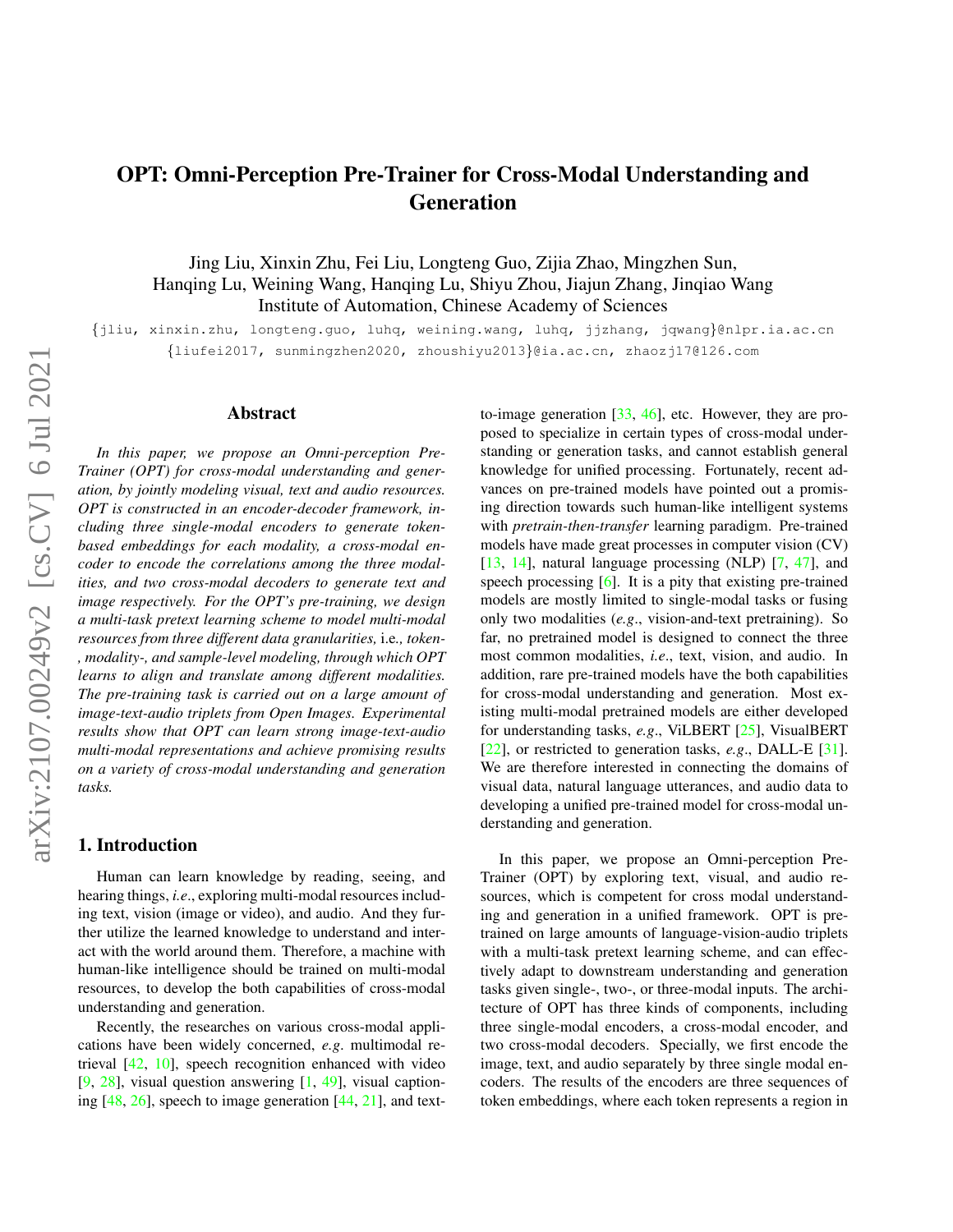<span id="page-1-0"></span>the image, a word in the text, and an audio clip in the audio. We then learn joint contextualized representations for these three modalities through a Transformer based crossmodal encoder, which provides interaction among modalities at different representation depths. Finally, two crossmodal decoders take the outputs of the cross-modal encoder to generate text and image respectively in autoregressive manners.

Cross-modal understanding requires aligning inputs from different modalities at both the fine-grained tokenlevel and the coarse-grained sample-level. The capacity to translate among modalities, *i.e*. cross-modal generation, is endowed with modality-level modeling. Therefore, we pretrain OPT on Open Images with three levels of pretext tasks: token-, modality-, and sample-level modeling. Token-level modeling predicts the semantics of masked tokens given the unmasked inputs. Modality-level modeling includes two generative tasks, *i.e*., denoising text reconstruction and denoising image reconstruction, and a novel modality-level masking mechanism. The modality-level masking mechanism randomly masks out the whole inputs from any one or two of the three modalities, allowing OPT to adapt to different downstream tasks with single-, two-, or three-modal inputs. Sample-level modeling learns the alignment among the three modalities corresponding to the same sample.

We extensively validate OPT on a number of downstream tasks, including cross-modal retrieval, multi-modal classification, visual question answering, cross-modal text generation (including speech recognition and visual captioning), and text-to-image generation. Experimental results demonstrate the effectiveness of OPT in comparison with some baselines. It is noted that our OPT achieved amazing performance on cross-model text generation tasks, which can further verify the advantages of our unified pretraining architecture, since such tasks require first to understand one modality correctly, and then to generate another modality with the similar semantics.

Our OPT model mainly has the following advantages compared with previous pre-trained models:

- OPT is the first pre-trained model that connects the three modalities of text, vision, and audio, and is endowed with the both capacities of cross-modal understanding and generation.
- OPT learns to align and translate among different modalities with the token-, modality-, and samplelevel pretext tasks.
- OPT can effectively adapt to and perform competitively on a series of cross-modal understanding and generation downstream tasks with parial or all modalities as inputs.

### 2. Related Work

Single-Modal Pre-Training. Recently, self-supervised pre-trained language models, such as GPT [\[30\]](#page-9-9), BERT [\[7\]](#page-8-7), XLNet  $[47]$ , MASS  $[37]$ , UniLM  $[8]$  and BART  $[19]$ , have achieve great success on NLP tasks. GPT [\[30\]](#page-9-9) is one of the early successes, which exploits the unidirectional word context to learn general language representations. BERT [\[7\]](#page-8-7) enables the learning of bidirectional representations with MLM (masked language modeling) and NSP (next sentence prediction) as proxy tasks. XLNet [\[47\]](#page-9-7) improves BERT with a generalized autoregressive pretraining mechanism. These BERT-type pre-training models only support language understanding via one encoder. Several recent works go beyond the traditional language pre-training and propose encoder-decoder networks for language generation through generative proxy tasks (*e.g*., masked sequence to sequence learning in MASS [\[37\]](#page-9-10), sequence-to-sequence modeling in UniLM [\[8\]](#page-8-11), and denoising sequence-to-sequence modeling in BART [\[19\]](#page-8-12)). The keys to their success are the use of Transformer [\[41\]](#page-9-11) architecture for learning contextualized representations and effective pre-training tasks over largescale language corpus. In the field of computer vision, selfsupervised pre-training of visual representation has made great progress, facilitating many downstream tasks such as image classification, object detection, and semantic segmentation. Previous methods focus on designing different pretext tasks. One of the most promising directions among them is contrastive learning  $[27]$ , which transforms one image into multiple views, and minimize the distance between views from the same image and maximize the distance between views from different images. Representative methods include SimCLR [\[4\]](#page-8-13), MoCo [\[12\]](#page-8-14), BYOL [\[11\]](#page-8-15). In audio and speech processing, pre-training has focused on emotion recognition [\[24\]](#page-8-16), speaker identification [\[32\]](#page-9-13), phoneme discrimination [\[39,](#page-9-14) [27\]](#page-9-12), transferring ASR representations from one language to another [\[17\]](#page-8-17), unsupervised representations learning for speech [\[35\]](#page-9-15), audio representation learning [\[43\]](#page-9-16).

Multi-Modal Pre-Training. Inspired by language pre-training, the researchers starts to focus more on Vision+Language (VL) pre-training in multi-modal scenario. Current VL pretrained models can be divided into two types: one-stream and two-stream. One-stream approaches include VisualBERT [\[22\]](#page-8-10), UNITER [\[5\]](#page-8-18), Unicoder-VL [\[20\]](#page-8-19) and VL-BERT [\[38\]](#page-9-17). VisualBERT [\[22\]](#page-8-10) directly adapts BERT to VL pre-training with visually-grounded proxy tasks (*e.g*., MLM coupled with image and image-sentence matching). UNITER [\[5\]](#page-8-18), Unicoder-VL [\[20\]](#page-8-19), and VL-BERT [\[38\]](#page-9-17) further enhance the region-level vision-language alignment by introducing masked object classification proxy task. Two-stream approaches include ViLBERT [\[25\]](#page-8-9) and LXMERT [\[40\]](#page-9-18). These two-stream models typically consist of two separate encoders and one cross-modal encoder. DALL-E [\[31\]](#page-9-8) uses a Transformer model that receives both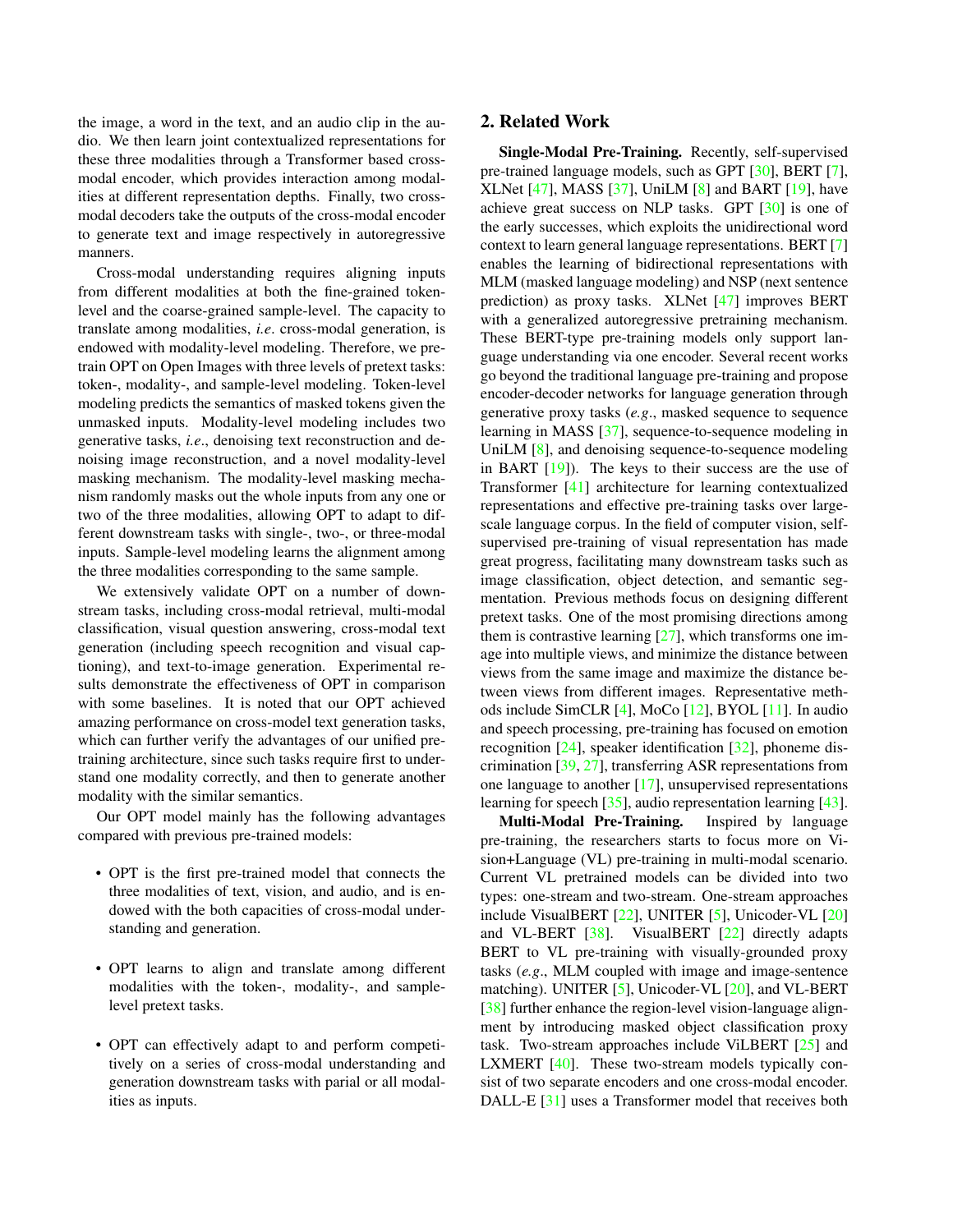<span id="page-2-2"></span>

<span id="page-2-0"></span>Figure 1. Model architecture of the proposed OPT, consisting of three single-modal encoders, a cross-modal encoder and two cross-modal decoders. We propose three levels of pre-training tasks: (1) token-level modeling, including masked language modeling (MLM), masked vision modeling (MVM), and masked audio modeling (MAM); (2) modality-level modeling, including denoising text reconstruction and denoising image reconstruction; and (3) sample-level modeling, where "<sup>√</sup> " denotes the corresponding modalities are matching. We introduce two masking mechanisms: (1) token-level masking, in order for token-level modeling; and (2) modality-level masking, in order for modality-level modeling and enabling arbitrary number of input modalities.

text and image as a single stream of data and generates images in autoregressively manner.

Unlike these existing multimodal pre-trained models that only consider two modalities, our OPT jointly models the information of three modalities (*i.e*. vision, language and audio). To the best of our knowledge, this is the first work to learn joint vision+language+audio representation through self-supervised pre-training.

# 3. Model Architecture

The model architecture of our OPT is illustrated in Figure [1.](#page-2-0) First, the model extracts representations of the input text, image and audio using single-modal encoders. Then, a Transformer based cross-modal encoder is used for interacting among the text, the image and the audio. Finally, two cross-modal decoders are used to reconstruct the input text and image, respectively.

#### 3.1. Single-Modal Encoders

Text Encoder. Following BERT [\[7\]](#page-8-7), we first tokenize all words by WordPieces [\[15\]](#page-8-20) to obtain the token sequence  $T = \{T_1, ..., T_N\}$ , where  $T_i$  is the *i*-th token and N is the length of the token sequence. The final embedding for each token is obtained via summing up its token embedding and position embedding, followed by an Layer Normalization (LN) layer [\[2\]](#page-8-21).

Vision Encoder. We use Faster R-CNN [\[34\]](#page-9-19) pre-trained on Visual Genome dataset [\[16\]](#page-8-22) to extract the visual representations (pooled ROI features) for each image region. To capture the spatial location information, we introduce a 7-dimensional location feature  $[x_1, y_1, x_2, y_2, w, h, w$ 

h], where  $(x_1, y_1)$  and  $(x_2, y_2)$  represent the top left and bottom right coordinates respectively, and  $w/h$  is the width/height of the region. Then, both visual and location features are projected into the same embedding space through two fully-connected (FC) layers. The final visual embedding for each region is obtained by summing up the two FC outputs and then passing through an LN layer.

Audio Encoder. We use pre-trained wav2vec 2.0 [\[3\]](#page-8-23) to obtain the audio tokens and extract the features for each token. The final audio embedding is obtained by passing the audio features through an LN layer.

#### 3.2. Cross-Modal Encoder

After processing the input text, image and audio using single-modal encoders, we obtain the initial text embedding T, image embedding V and audio embedding A. To model the cross-modal interations among textual words, visual regions and audio tokens, we introduce a Transformer based cross-modal encoder. Specifically, we first combine T, V and A to get a long sequence of token features, and then feed the sequence of features into the cross-modal encoder to learn contextualized representations M,

$$
\mathbf{M} = \text{CrossEncoder}([\mathbf{T}; \mathbf{V}; \mathbf{A}]) \tag{1}
$$

where [; ] denotes the combination operation. Note that the combination is operated along the dimension of sequence, not the dimension of hidden size.

#### <span id="page-2-1"></span>3.3. Cross-Modal Decoders

We empower our pre-trained model to have the capability of learning from and then benefiting for generation tasks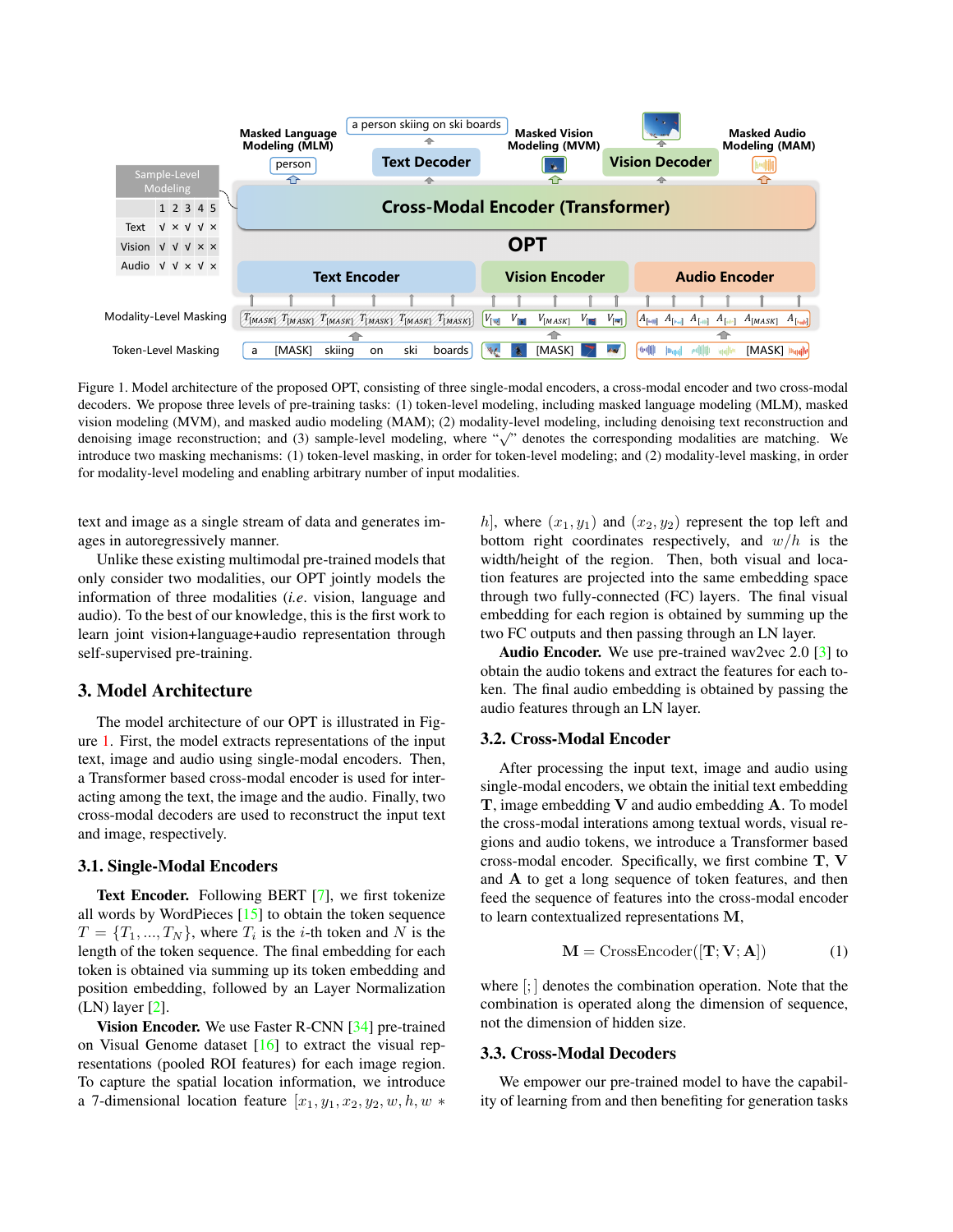<span id="page-3-0"></span>by attaching two cross-modal decoders (*i.e*. Text Decoder and Vision Decoder). The Text and Vision Decoder learns to reconstruct the input text and image during pre-training, respectively. When performing on down-stream, the two decoders is used to generate results, *e.g*., image captioning, text-to-image generation. We adopt Transformer decoder [\[41\]](#page-9-11) as our Text Decoder. For Vision Decoder (Figure [2\)](#page-4-0), following  $[31]$ , we use a two-stage framework for image generation, including discrete representation learning and language modeling. The first stage focuses on transforming images into sequences of discrete codes. We use dVAE [\[31\]](#page-9-8) for discrete code generation. In the second stage, we build a language model (*i.e*. Transformer decoder) to learn to generate code sequence. We set the objective of autoregressive language modeling for the training. At the stage of inference (*e.g*., text-to-image generation), we input the text sequence, and the model generates codes autoregressively with top-k sampling. The last step is to transform the code sequence to an image with the dVAE decoder from the first stage.

# 4. Pre-Training Tasks

We propose three levels of pre-training tasks: (1) token-level modeling, including masked language modeling (MLM), masked vision modeling (MVM), and masked audio modeling (MAM); (2) modality-level modeling, including denoising text reconstruction (DTR) and denoising image reconstruction (DIR); and (3) sample-level modeling.

#### 4.1. Token-Level Modeling

We introduce token-level modeling task to learn to predict the masked tokens during pre-training. For three different modalities, we propose the corresponding tokenlevel modeling methods, which are described as follows.

Masked Language Modeling (MLM). We denote the textual words as  $T = \{T_1, ..., T_N\}$ , the image regions as  $V = \{V_1, ..., V_K\}$ , the audio tokens as  $A = \{A_1, ..., A_Q\}$ , and the mask indices as  $m$ . Following BERT [\[7\]](#page-8-7), we randomly mask 15% words with the special token [MASK] in the sentence. The goal is to predict these masked words based on the observation of their surrounding words  $T\mathcal{L}_m$ , all image regions  $V$  and all audio tokens  $A$ , by minimizing the negative log-likelihood:

$$
\mathcal{L}_{\text{MLM}}(\theta) = -\mathbb{E}_{(T,V,A)\sim D} \log P_{\theta}(T_m | T_{\setminus m}, V, A)
$$
 (2)

where  $\theta$  is the trainable parameters. Each pair  $(T, V, A)$  is sampled from the whole training set D.

Masked Vision Modeling (MVM). Similar to MLM, we also propose Masked Vision Modeling (MVM) to predict the correct image regions given contextual regions and other input modalities. We sample image regions and then mask their visual features with a probability of 15%. The model is trained to reconstruct the masked regions  $V_m$  based on the observation of the remaining regions  $V_{\backslash m}$ , all textual words T and all audio tokens A. Different from MLM, the visual features are high-dimensional and continuous, thus it is not feasible to apply the class likelihood objective. Here, we propose two objectives for MVM, which share the same objective base:

$$
\mathcal{L}_{\text{MVM}}(\theta) = \mathbb{E}_{(T,V,A)\sim D} f_{\theta}(V_m | T, V_{\setminus m}, A)
$$
 (3)

The first objective is Masked Visual Feature Regression (MVFR), which regresses the cross-modal encoder output of each masked region  $V_m$  to its input ROI visual features  $V_m$ . We use an additional FC layer to transform the output of cross-modal encoder to the same dimensional space as the input visual feature. Then we apply L2 regression between the two:

$$
f_{\theta}(V_m|T, V_{\backslash m}, A) = \sum_m ||h_{\theta}(\mathbf{V}_m) - \mathbf{V}_m||_2^2 \qquad (4)
$$

where  $h_{\theta}(\cdot)$  denotes the cross-modal encoder plus an FC layer.

The second objective is Masked Region Classification (MRC). MRC learns to predict the object class for each masked region. Due to there is no ground-truth label, we take the detected object category (with the highest confidence score) from Faster RCNN as the label of the masked region. The cross-modal encoder output of each masked region is fed into an FC layer to predict the scores of object classes, which are further transformed into a normalized distribution via a softmax function. The final objective minimizes the cross-entropy (CE) loss:

$$
f_{\theta}(V_m|T, V_{\setminus m}, A) = \sum_m \text{CE}(g_{\theta}(\mathbf{V}_m), gt(\mathbf{V}_m))
$$
 (5)

where  $g_{\theta}(\cdot)$  consists of the cross-modal encoder, an FC layer and a softmax function, and  $gt(\mathbf{V}_m)$  denotes a one-hot vector of ground-truth label.

Masked Audio Modeling (MAM). For MAM, we mask audio features with a probability of 15%. Then the model is trained to reconstruct masked audio  $A_m$ , given the remaining audio tokens  $A_{\backslash m}$  and all information from other modalities (*i.e*. text and image). Here, we propose two objectives for MAM, which share the same objective base:

$$
\mathcal{L}_{\text{MAM}}(\theta) = \mathbb{E}_{(T,V,A)\sim D} f_{\theta}(A_m | T, V, A_{\backslash m}) \tag{6}
$$

Similar to MVFR, the first objective is Masked Audio Feature Regression (MAFR), which minimizes the L2 regression loss between the input features and the output of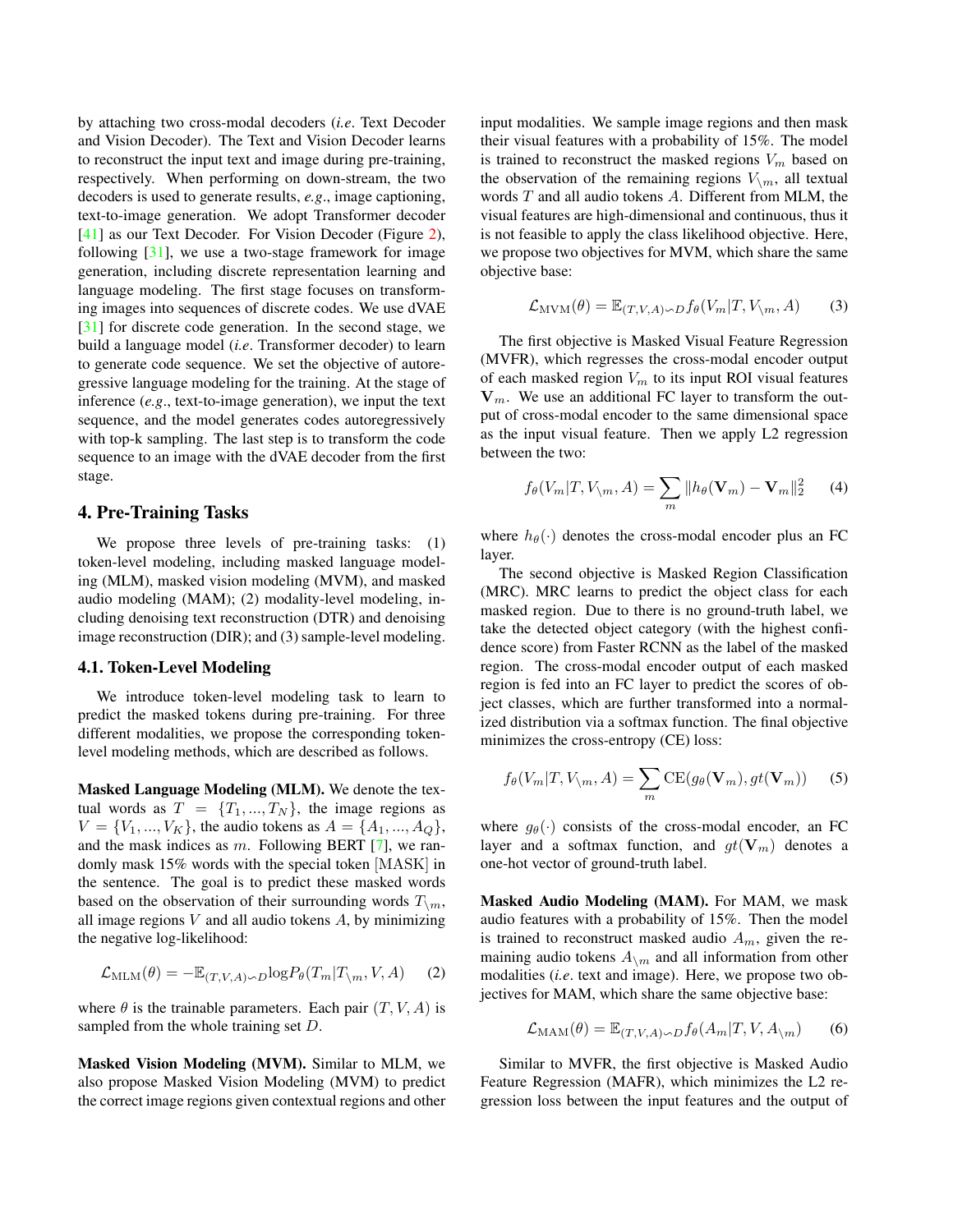<span id="page-4-2"></span>

<span id="page-4-0"></span>Figure 2. Illustration of Vision Decoder. The vision decoder consists of a Transformer decoder that learns image code and a pretrained dVAE decoder that generates image.

masked audio tokens:

$$
f_{\theta}(A_m|T, V, A_{\setminus m}) = \sum_m ||h_{\theta}(\mathbf{A}_m) - \mathbf{A}_m||_2^2 \qquad (7)
$$

Instead of directly regressing the real values of masked audio features, we adopt the contrastive learning method to maximize the MI (Mutual Information) between the masked output features and the original features. For the output feature of each masked audio token, we pick its original feature to construct the positive pair, and the other tokens as the negative samples. The second objective is defiend as follows:

$$
f_{\theta}(A_m|T, V, A_{\setminus m}) = \frac{\exp(\text{sim}(h_{\theta}(\mathbf{A}_m), \mathbf{A}_m))}{\exp(\text{sim}(h_{\theta}(\mathbf{A}_m), \mathbf{A}_m)) + \exp(\text{sim}(h_{\theta}(\mathbf{A}_m), \mathbf{A}_{\setminus m}))}
$$
\n(8)

where  $sim(\cdot, \cdot)$  is the cosine similarity, and  $h_{\theta}(\cdot)$  includes the cross-modal encoder and an FC layer as in other pretraining tasks metioned above.

### 4.2. Modality-Level Modeling

To endow the pre-trained model with the generation capability and also further benefit the representation learning, we propose modality-level modeling task along with modality-level masking mechanism to reconstruct one whole modality. The modality-level modeling tasks includes text reconstruction and image reconstruction, which are described as follows.

Modality-Level Masking. We propose modality-level masking mechanism to learn the alignment amiong the three modalities, *i.e*. text, vision, and audio. Modality-level masking is in parallel with token-level masking mechanism. It masks out one or two modalities from the input. specifically, each modality is independently masked out with a probability of 0.3, and the case when all modalities are masked is skipped. This brings a significant benefit −

allowing OPT to handle different downstream tasks with single-, two-, or three-modality inputs.

Denoising Text Reconstruction (DTR). We attach a Transformer based decoder [\[41\]](#page-9-11) on the top of the cross-modal encoder to learn to reconstruct the input text. The loss function is,

<span id="page-4-1"></span>
$$
\mathcal{L}_{\text{DTR}}(\theta) = -\mathbb{E}_{(T,V,A)\sim D} \log P_{\theta}(\hat{T}_i | \hat{T}_{(9)
$$

Denoising Image Reconstruction (DIR). We also employ an vision decoder to endow our OPT model with the capability of image generation. The decoder is trained to learn to reconstruct the input image. As shown in Figure [2,](#page-4-0) the vision decoder consists of the Transformer decoder and the dVAE decoder. The Transformer decoder generates a sequence of image codes. We enforce an autoregressive language modeling loss as in Eq. [9](#page-4-1) to learn good image codes. The pre-trained dVAE decoder from the first stage (see Sec. [3.3\)](#page-2-1) is frozen during our OPT pre-training. The loss function is as follows:

$$
\mathcal{L}_{\text{DIR}}(\theta) = -\mathbb{E}_{(T,V,A)\sim D} \log P_{\theta}(\hat{I}_i | \hat{I}_{(10)
$$

#### 4.3. Sample-Level Modeling

We design a sample-level modeling task for threemodality pre-training. Specifically, given each sample (*i.e*. text-image-audio triplet), we randomly replace one or two inputs with ones from other samples. The model requires to predict which inputs are matching. As a result, we have five cases: (1) all three inputs are matching; (2) only image and audio are matching; (3) only text and image are matching; (4) only text and audio are matching; and (5) no one is matching, as shown in Figure [1](#page-2-0) (the sample-level modeling task). We extract the output representation of [CLS] token as the joint representation of the text-image-audio triplet, then feed it into an FC layer and a sigmoid function to predict the scores. We denote the output scores as  $s_{\theta}(T, I, A) \in \mathbb{R}^5$ . The loss function is the binary crossentropy (BCE) loss:

$$
\mathcal{L}_{\text{SM}}(\theta) = \mathbb{E}_{(T,V,A)\sim D} \text{BCE}(s_{\theta}(T,V,A), gt(T,V,A))
$$
\n(11)

where  $qt(T, V, A)$  is the one-hot vector of ground-truth label.

### 5. Experiments

In this section, we conduct comprehensive experiments on downstream tasks and provide ablation studies to validate the effectiveness of different pre-training settings.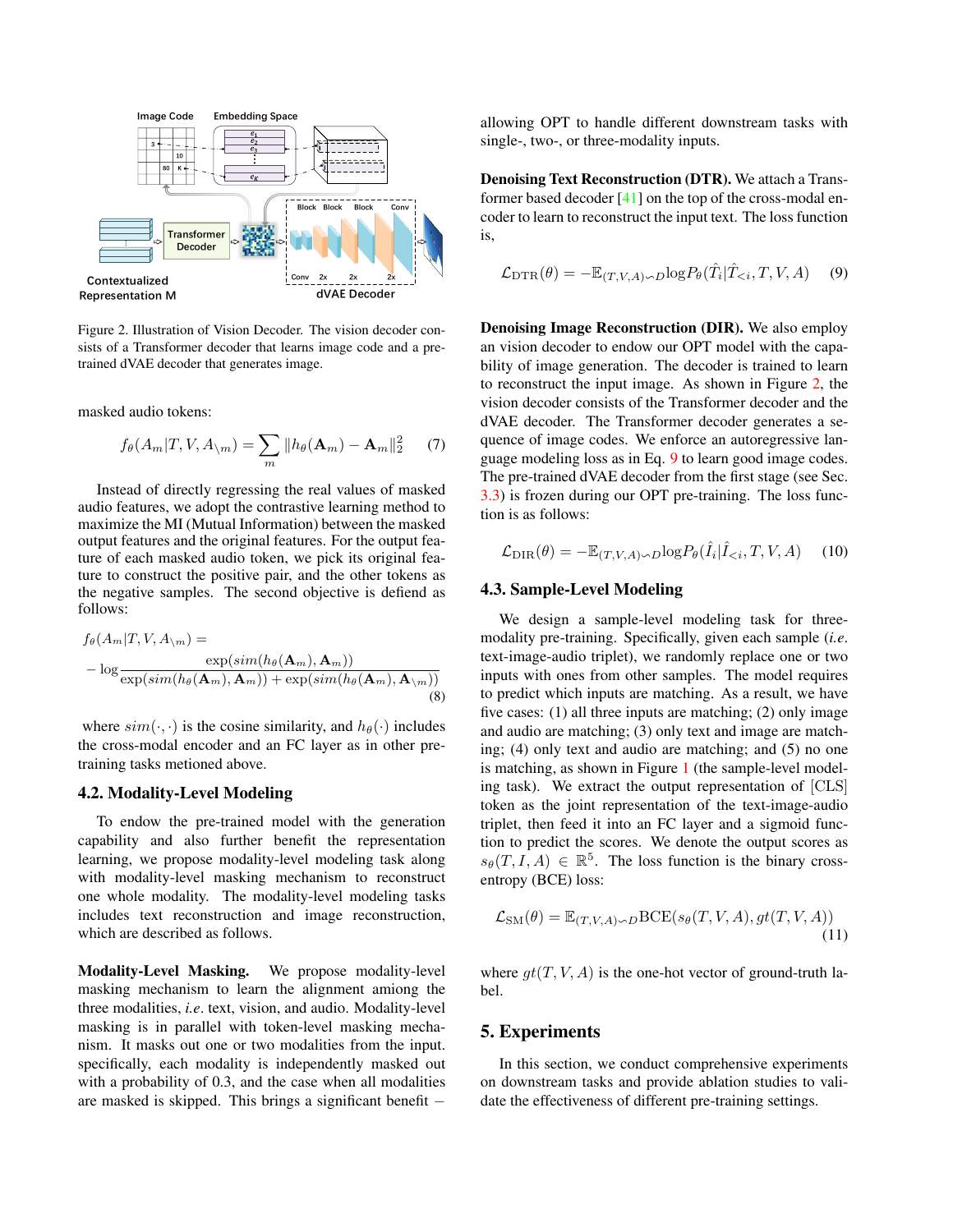<span id="page-5-0"></span>Table 1. Statistics of some common pre-training datasets.

<span id="page-5-2"></span>

| <b>Datasets</b>            | #images | #captions | #audios |
|----------------------------|---------|-----------|---------|
| COCO Captions (train)      | 0.1M    | 0.5M      |         |
| Flickr30k (train)          | 29K     | 0.1M      |         |
| VQA (train)                | 83K     | 0.4M      |         |
| GQA (train)                | 82K     | 1.1M      |         |
| VG                         | 0.1M    | 5.1M      |         |
| <b>Conceptual Captions</b> | 3.1M    | 3.1M      |         |
| <b>SBU Captions</b>        | 1.0M    | 1.0M      |         |
| Open Images                | 0.6M    | 0.6M      | 0.6M    |

### 5.1. Pre-Training Dataset

We mainly use Open Images [\[18\]](#page-8-24) dataset with localized narratives and synchronized speech that are provided by [\[29\]](#page-9-20) as our pre-training dataset. Only text-image-audio triplets are used for pre-training. The dataset consists of 641,716 images with captions and speeches. We exclude all the images that appear in the downstream tasks to avoid contamination in evaluation. We randomly select 5,000 samples from Open Images test dataset as our test set for downstream ablative experiments, and name it OpenImages-5K. When comparing with state-of-the-art methods on downstream two-modal tasks, we also add commonly-used two-modal datasets (*e.g*. Conceptual Captions [\[36\]](#page-9-21), VG [\[16\]](#page-8-22)) as our pre-training datasets. Table [1](#page-5-0) shows the data volume of some commonly-used pretraining datasets.

#### 5.2. Implementation Details

We use Faster-RCNN [\[34\]](#page-9-19) (with ResNet-152 backbone) pretrained on the Visual Genome dataset [\[16\]](#page-8-22) to extract image region features. We select regions where class confidence exceeds a threshold and keep between 10 to 100 high-scoring boxes. We apply pre-trained wave2vec 2.0 [\[3\]](#page-8-23) framework to tokenize the input audio and extract the audio token features. For the cross-modal encoder, we use the BERT-base model [\[7\]](#page-8-7) with 12 layers of Transformer blocks. Each block has 12 attention heads and the hidden size is 768. The text decoder and the Transformer decoder in the vision decoder has 6 layers of blocks. The size of reconstructed image is  $64\times64$ . The size of image code is  $8\times 8$ , and the embedding dimensionality is 8192. Models are trained on 4 Tesla V100 GPUs with a total batch size of 10,240 for 100,000 iterations, and early stop is performed. We adopt the Adam optimizer with an initial learning rate of 5e-5.

# 5.3. Results

We qualitatively and quantitatively validate the effectiveness of our proposed model on both understanding tasks (including classification, retrieval, etc.) and generation tasks

Table 2. Linear probe results on multi-label classification task. The performance is evaluated on Open Images val set.

<span id="page-5-1"></span>

| Method                            | Text | Image | Audio | mAP            |
|-----------------------------------|------|-------|-------|----------------|
| ResNet-50 [13]<br>ResNet-101 [13] |      |       |       | 52.20<br>53.10 |
| OPT (ours)<br>OPT (ours)          |      |       |       | 49.20<br>56.00 |
| OPT (ours)<br>OPT (ours)          |      |       |       | 53.84<br>57.86 |
| OPT (ours)<br>OPT (ours)          |      |       |       | 54.00<br>56.59 |
| OPT (ours)                        |      |       |       | 58.11          |

Table 3. Results on cross-modal retrieval task. The performance is evaluated on OpenImages-5K test set. " $A \rightarrow B$ " means using A to retrieve B.

| <b>Retrieval Task</b>          | Method                            | R@1            | R@5            | R@10           |
|--------------------------------|-----------------------------------|----------------|----------------|----------------|
|                                | Random                            | 0.02           | 0.10           | 0.20           |
| Image $\rightarrow$ Text       | ViLBERT [25]<br>OPT (ours)        | 12.72<br>39.40 | 30.84<br>71.94 | 38.96<br>82.56 |
| Text $\rightarrow$ Image       | <b>ViLBERT</b> [25]<br>OPT (ours) | 0.00<br>41.96  | 26.66<br>72.00 | 38.96<br>81.26 |
| Text $\rightarrow$ Audio       | OPT (ours)                        | 78.00          | 92.70          | 95.80          |
| Audio $\rightarrow$ Text       | OPT (ours)                        | 80.30          | 94.50          | 97.10          |
| Text-Audio $\rightarrow$ Image | OPT (ours)                        | 57.06          | 79.04          | 85.78          |

(including text generation and image generation).

Multi-Modal Classification. We first conduct experiments on multi-modal classification task. We add a linear layer after the average pooling output of cross-modal encoder for classification. We freeze our pre-trained model and only linear layer is learned. The experimental re-sults are shown in Table [2.](#page-5-1) When only using image features, our OPT outperforms ResNet-50 and ResNet-101 by a large margin. When only using text or audio feature, our model also obtains promising results, which indicates that the model has learnt the associations between different modalities. When with multimodal features, the performance can be further improved. In particular, adding text feature brings the largest improvement. On the basis of image+text feature, we further add audio feature, and find the performance still increases. This shows the benefit of multimodal inputs, each of which contributes to the model performance.

Cross-Modal Retrieval. We evaluate our OPT model on different cross-modal retrieval tasks on OpenImages-5K test set. We select several typical retrieval tasks, including text-image retrieval, text-audio retrieval, image-text re-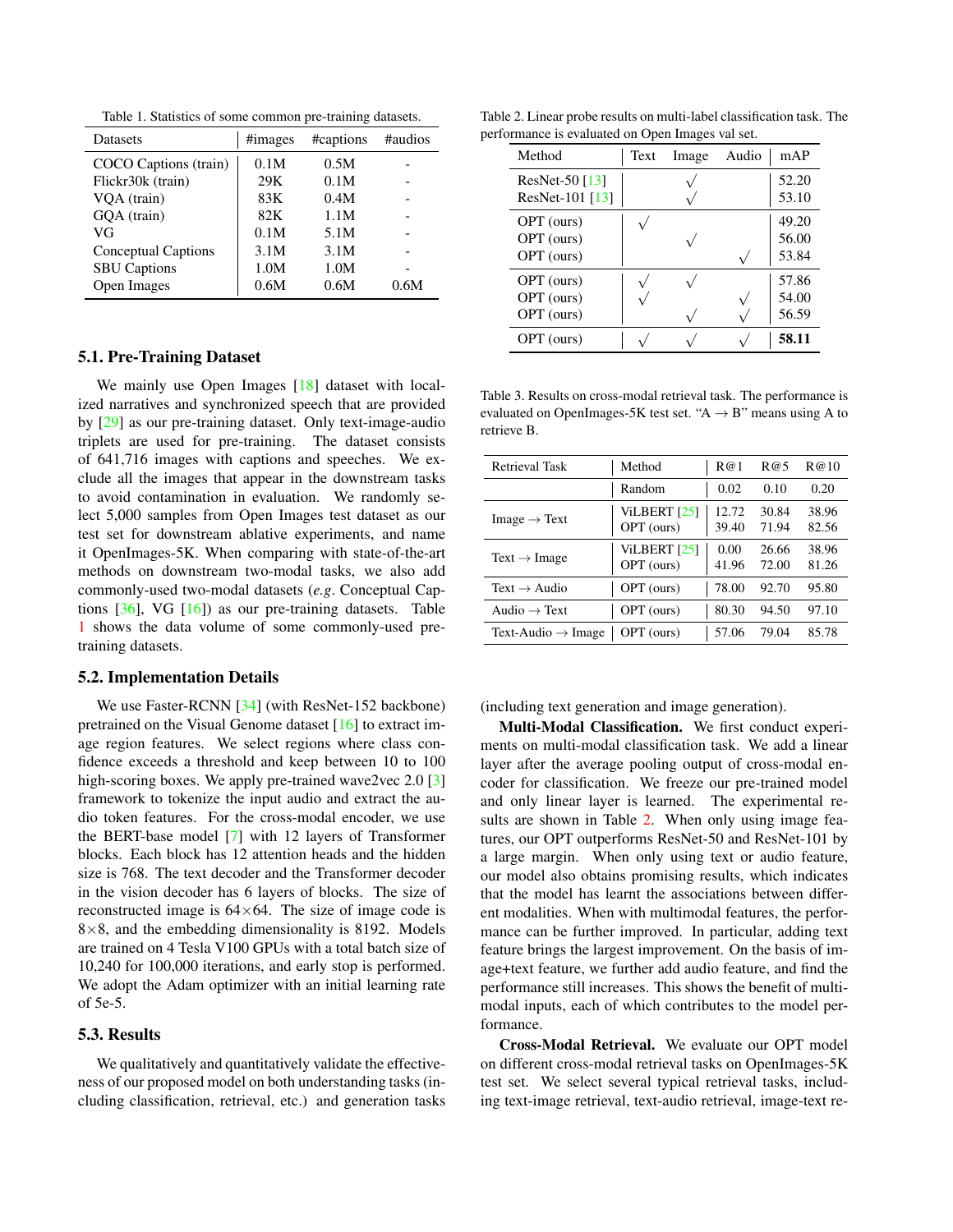<span id="page-6-2"></span><span id="page-6-0"></span>Table 4. Results on text generation for audio recognition task. The performance is evaluated on OpenImages-5K test set.

| Method         | Text | Image | Audio   Word Error Rate (WER) |
|----------------|------|-------|-------------------------------|
| ESPnet $[45]$  |      |       | 46.89                         |
| Baidu API      |      |       | 48.35                         |
| <b>IBM API</b> |      |       | 57.47                         |
| OPT (ours)     |      |       | 31.35                         |
| OPT (ours)     |      |       | 30.24                         |

Table 5. Ablation studies of our model on multi-modal classification task.

<span id="page-6-1"></span>

| Setting                      | mAP   |
|------------------------------|-------|
| w/o Masked Language Modeling | 53.02 |
| w/o Masked Vision Modeling   | 52.62 |
| w/o Masked Audio Modeling    | 54.24 |
| w/o Modality-Level Modeling  | 51.01 |
| w/o Sample-Level Modeling    | 50.72 |
| Full                         | 58.11 |

trieval, audio-text retrieval. It can be seen that our OPT outperforms ViLBERT [\[25\]](#page-8-9) by a large margin on Image-Text and Text-Image retrieval. Note that since ViLBERT only uses vision and text information, we are unable to test it on other retrieval tasks involing audio. We also evaluate our model on the retrieval tasks using more modalities *i.e*., we use the information of both modalities to retrieve the rest one modality. We find that additional input modality can significantly improve the retrieval performance (*e.g*. Text  $\rightarrow$  Image *v.s.* Text-Audio  $\rightarrow$  Image). Thus, it is necessary to jointly model the information of more modalities.

Text Generation for Audio Recognition. In Table [4,](#page-6-0) we test our model on audio recognition task. With audio only or both audio and image as inputs, we calculate the word error rate (WER) between model's output text and ground truth. The compared methods include several API from Baidu and IBM companies and a state of the art model, Espnet [\[45\]](#page-9-22), which is pretrained on the librispeech dataset, resulting 48.35, 57.47 and 46.89 WER respectively. These methods take audio as input and all of them are tested on the same OpenImages-5K dataset. It can be seen that OPT outperforms these compared methods by a large margin, improving at least 15 point. In particular, with image feature, the performance of audio recognition can be further improved about 1 point.

Performance on Visual-Text Downstream Tasks. Since there is no good benchmarks and pre-training methods based on three modalities, we compare with state-ofthe-art methods on the benchmarks based on two modalities. Table [6](#page-7-0) shows the performance comparison. With Open Images as pre-training dataset (only 0.6M samples), our model outperforms other two-modal methods which use much more pre-training samples on COCO-Caption task. When add more image-text pairs as pre-training datasets, the performance of our model is significantly improved, and surpasses other methods on most tasks.

#### 5.4. Ablation Study

We conduct ablation studies on multi-modal classification task. We respectively remove each pre-training task to investigate the effect of each component. The results are shown in Table [5.](#page-6-1) Ablating each pre-training task leads to severe performance drop. Specifically, "w/o Sample-Level Modeling" results in the largest performance drop (around 7.4%). This is because this pre-training task can enforce stronger and more fine-grained correlations between multiple modalities. "w/o Modality-Level Modeling" produces ∼7% performance drop, showing that incorporating generation task benefits the representation learning. For tokenlevel modeling, masked vision modeling contributes the most to the final performance, possibly due to the evaluation task is multi-modal classification that heavily relies on visual information.

#### 5.5. Qualitative Results

In Figure [3,](#page-7-1) we provide some generated results from our model. The first two columns show the results of text-toimage generation. Our model can learn some specific patterns and generally reconstruct the image. On the right side of Figure [3,](#page-7-1) we show the corresponding text generation, including imaging captioning, audio recognition, and the text generation with image+audio. It can be seen that our model is able to generate very accurate sentences. These results prove that image generation and text generation can be integrated into a unified framework. It is noted that we make a first attempt to incorporate the image generation into the pre-trained model. There is still room to improve the image decoder and image reconstruction pre-training task, which we leave for future work.

### 6. Discussion

OPT has taken the first step towards cross-modal understanding and generation on text, vision, and audio modalities, and verified the feasibility and effectiveness of the unified pre-training solution for omni-modality perception. There remain many open problems to be solved. Compared with single-modality or two-modalities resources, three modality triplets for pretraining is more difficult to collect. How to efficiently train the model under un-paired or partial-modality data (randomly or always misses one or two modalities) is conducive to enhance the robustness and generation of the model. In order to make the model have the human-like reasoning ability, it is also necessary to introduce knowledge modeling into the pre-training process. Besides, we can attempt to learn from human interaction or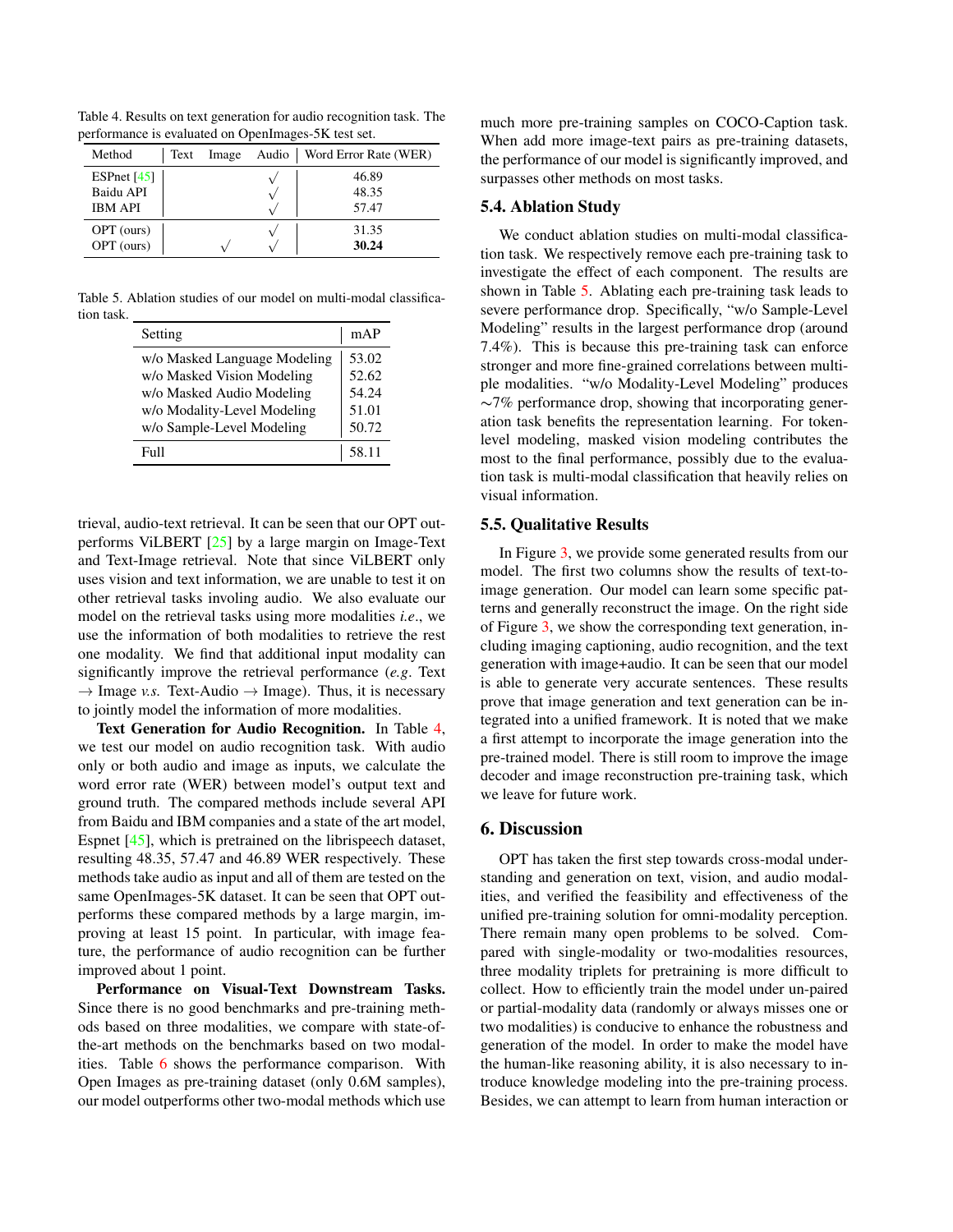<span id="page-7-2"></span><span id="page-7-0"></span>Table 6. Performance comparison with previous methods on two-modal (*i.e*. visual-text) downstream tasks. CC: Conceptual Captions. COCO: COCO Captions. VG: Visual Genome dataset. SBU: SBU Captions. OI: Open Images. The data volume of each pre-training dataset is shown in Table [1.](#page-5-0)

| Method               | <b>Pre-training Datasets</b>     | Flickr-IR<br>R@1/R@5/R@10 | Flickr-TR<br>R@1/R@5/R@10 | <b>VQA</b><br>Test-dev/std | COCO-Caption<br>BLEU4/CIDEr |
|----------------------|----------------------------------|---------------------------|---------------------------|----------------------------|-----------------------------|
| <b>SOTA</b>          | None                             | 48.60/77.70/85.20         | 67.90/90.30/95.80         | 70.63/70.90                | 37.2/119.8                  |
| ViLBERT $[25]$       | <sub>CC</sub>                    | 58.20/84.90/91.52         |                           | 70.55/70.92                |                             |
| <b>LXMERT</b> $[40]$ | COCO+VG+VQA+GQA                  |                           | -                         | 72.42/72.54                |                             |
| VLP $[50]$           | CC                               | -                         | ۰                         | 70.50/70.70                | 36.5/116.9                  |
| UNITER $[5]$         | COCO+VG+CC+SBU                   | 72.52/92.36/96.08         | 85.90/97.10/98.80         | 72.70/72.91                |                             |
| Oscar $[23]$         | COCO+CC+SBU+Flickr<br>$+VOA+GOA$ |                           |                           | 73.16/73.44                | 36.5/123.7                  |
| OPT (ours)           | ΟI                               | 64.06/87.32/92.34         | 79.70/95.10/97.60         | 71.70/72.02                | 39.1/129.5                  |
| OPT (ours)           | $OI+VG+CC$                       | 73.58/92.60/96.54         | 86.20/97.50/98.60         | 72.38/72.64                | 40.2/133.8                  |

| <b>Image:</b> In this image I can see the candle and there is a black color background.<br>Audio: In this image I can see the candle and I can see the black background.<br><b>Both:</b> In this image I can see the candle and I can see the black background.<br>GT: In this image I can see the candle. I can see the black background.                                                                                                                                                                                                                                          |
|-------------------------------------------------------------------------------------------------------------------------------------------------------------------------------------------------------------------------------------------------------------------------------------------------------------------------------------------------------------------------------------------------------------------------------------------------------------------------------------------------------------------------------------------------------------------------------------|
| Image: There is a screen and there is a logo in the middle of it.<br>Audio: In the picture we can see a book on which some text is written.<br><b>Both:</b> In this image there is a screen, on that there is text.<br>GT: In this image there is a screen on that there is some text.                                                                                                                                                                                                                                                                                              |
| Image: In this picture we can see there is a wooden box and in the box there is a bottle and in the background we can see the wall.<br><b>Audio:</b> In the foreground of this image, there is a wooden object. In the background, it seems to be a wall and a wooden object.<br><b>Both:</b> In this image I can see the wooden block with the lock. It is on the white color surface. I can see the white color background.<br>GT: In this image I can see the wooden box with lock to it. It is on the white color surface. I can see the white background.                      |
| Image: There are two bikes, a bike, a woman, a scooter, bike, a building, a door and a few other objects in the roo.<br>Audio: In the foreground of this image, we can see a vehicle on the road. In the background, we can see the buildings, trees and boards.<br><b>Both:</b> There are vehicles and a pole in the foreground area of the image, there are shops, a poster, a person and a wall in the background.<br>GT: There are bikes and a pole in the foreground area of the image, there are shops, a poster, a person and a wall in the background.                      |
| Image: In the center of the image we can see there are trees. In the background of the image we can see the sky, which is in blue color.<br>Audio: In the image we can see the sky and the clouds . In the background, we can see the sky. At the bottom, we can see the ground.<br>Both: At the bottom of this image, there are trees, lights, a building and a mountain. In the background, there are clouds in the blue sky.<br>GT: At the bottom of this image, there are trees, lights, buildings and mountains on the ground. In the background, there are clouds in the sky. |
| <b>Image:</b> In the picture I can see there are many strawberries, bananas, strawberries and there is a bowl in front of the cake.<br>Audio: In the foreground of this image, there are many currency notes and a food item in a plastic container and there are some other things.<br>Both: In this image I can see a cake. I can see few fruits on the cake. I can see some text written on the cake.<br>GT: In this image I can see a cake. I can see few fruits on the cake. I can see some text written on the cake.                                                          |

<span id="page-7-1"></span>Figure 3. Some results of text-to-image generation and text generation (including Image: image captioning, Audio: audio recognition, and Both: text generation with image+audio). The 1st column shows the ground-truth images and the 2nd column shows the generated images.

feedback (available on the Internet at low cost) with techniques like reinforcement learning etc.

In addition to the above improvements for the model pretraining, many interesting applications could be explored on OPT-like models. For example, empowering the model with the ability to generate raw audio (conditioned on language, image, or another audio), image editing and image to image translation, video editing and generation under language/audio instructions etc.

# 7. Conclusion

In this paper, we present an Omni-perception Pre-Trainer (OPT) for cross-modal understanding and generation, by jointly modeling visual, text and audio resources. OPT follows an encoder-decoder framework. For the OPT's pretraining, we design multi-level pre-training tasks, including token-, modality- and sample-level modeling. Experimental results on a number of downstream tasks verify the effectiveness of our OPT. In the future, we plan to include the audio generation into our framework.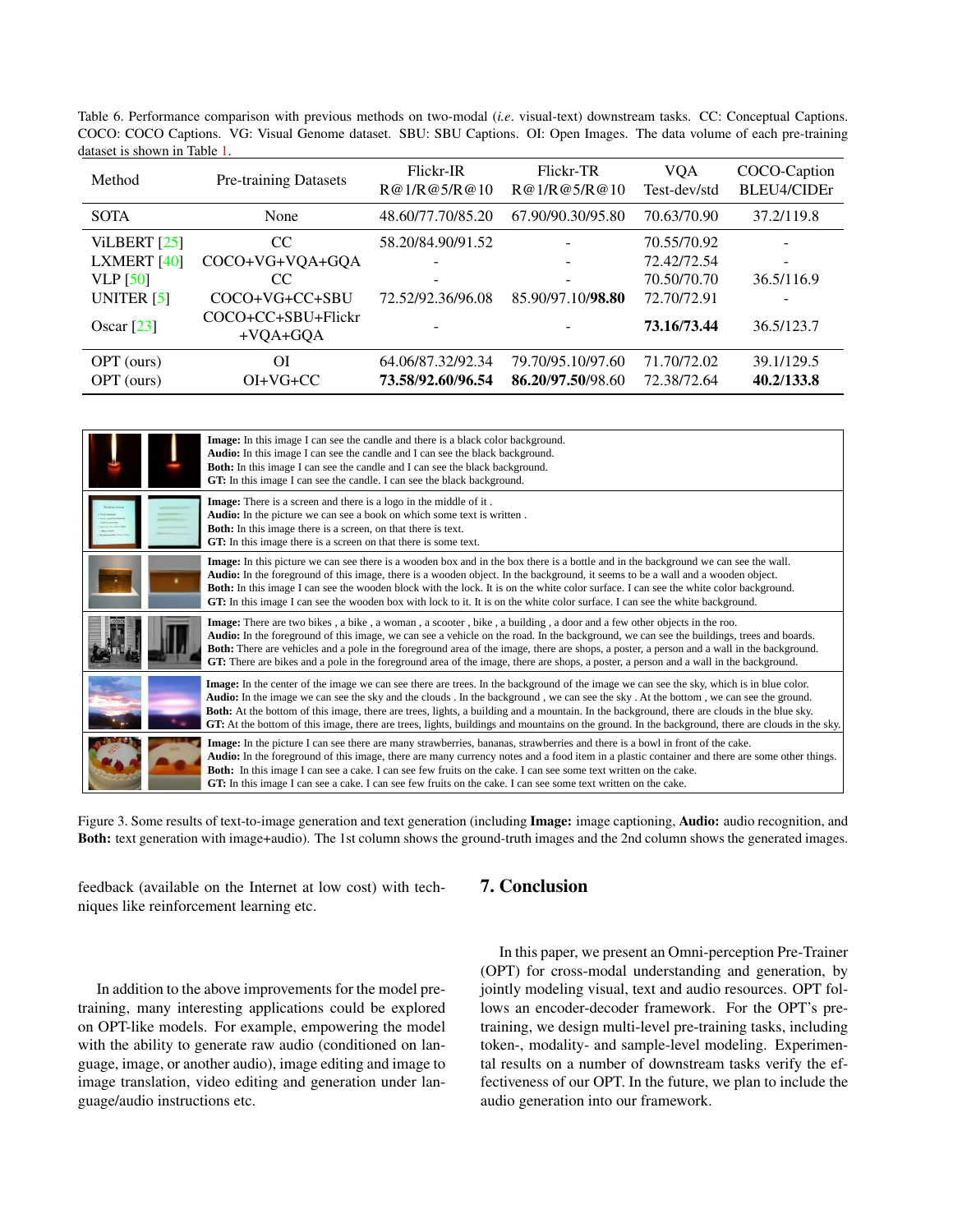# References

- <span id="page-8-2"></span>[1] Stanislaw Antol, Aishwarya Agrawal, Jiasen Lu, Margaret Mitchell, Dhruv Batra, C Lawrence Zitnick, and Devi Parikh. Vqa: Visual question answering. In *Proceedings of the IEEE international conference on computer vision*, pages 2425– 2433, 2015. [1](#page-0-1)
- <span id="page-8-21"></span>[2] Jimmy Lei Ba, Jamie Ryan Kiros, and Geoffrey E Hinton. Layer normalization. *arXiv preprint arXiv:1607.06450*, 2016. [3](#page-2-2)
- <span id="page-8-23"></span>[3] Alexei Baevski, Henry Zhou, Abdelrahman Mohamed, and Michael Auli. wav2vec 2.0: A framework for selfsupervised learning of speech representations. *arXiv preprint arXiv:2006.11477*, 2020. [3,](#page-2-2) [6](#page-5-2)
- <span id="page-8-13"></span>[4] Ting Chen, Simon Kornblith, Mohammad Norouzi, and Geoffrey Hinton. A simple framework for contrastive learning of visual representations. In *International conference on machine learning*, pages 1597–1607. PMLR, 2020. [2](#page-1-0)
- <span id="page-8-18"></span>[5] Yen-Chun Chen, Linjie Li, Licheng Yu, Ahmed El Kholy, Faisal Ahmed, Zhe Gan, Yu Cheng, and Jingjing Liu. Uniter: Learning universal image-text representations. 2019. [2,](#page-1-0) [8](#page-7-2)
- <span id="page-8-8"></span>[6] George E Dahl, Dong Yu, Li Deng, and Alex Acero. Context-dependent pre-trained deep neural networks for large-vocabulary speech recognition. *IEEE Transactions on audio, speech, and language processing*, 20(1):30–42, 2011. [1](#page-0-1)
- <span id="page-8-7"></span>[7] Jacob Devlin, Ming-Wei Chang, Kenton Lee, and Kristina Toutanova. Bert: Pre-training of deep bidirectional transformers for language understanding. *arXiv preprint arXiv:1810.04805*, 2018. [1,](#page-0-1) [2,](#page-1-0) [3,](#page-2-2) [4,](#page-3-0) [6](#page-5-2)
- <span id="page-8-11"></span>[8] Li Dong, Nan Yang, Wenhui Wang, Furu Wei, Xiaodong Liu, Yu Wang, Jianfeng Gao, Ming Zhou, and Hsiao-Wuen Hon. Unified language model pre-training for natural language understanding and generation. *arXiv preprint arXiv:1905.03197*, 2019. [2](#page-1-0)
- <span id="page-8-1"></span>[9] Shahram Ghorbani, Yashesh Gaur, Yu Shi, and Jinyu Li. Listen, look and deliberate: Visual context-aware speech recognition using pre-trained text-video representations. *arXiv preprint arXiv:2011.04084*, 2020. [1](#page-0-1)
- <span id="page-8-0"></span>[10] Albert Gordo, Jon Almazan, Jerome Revaud, and Diane Larlus. End-to-end learning of deep visual representations for image retrieval. *International Journal of Computer Vision*, 124(2):237–254, 2017. [1](#page-0-1)
- <span id="page-8-15"></span>[11] Jean-Bastien Grill, Florian Strub, Florent Altché, Corentin Tallec, Pierre H Richemond, Elena Buchatskaya, Carl Doersch, Bernardo Avila Pires, Zhaohan Daniel Guo, Mohammad Gheshlaghi Azar, et al. Bootstrap your own latent: A new approach to self-supervised learning. *arXiv preprint arXiv:2006.07733*, 2020. [2](#page-1-0)
- <span id="page-8-14"></span>[12] Kaiming He, Haoqi Fan, Yuxin Wu, Saining Xie, and Ross Girshick. Momentum contrast for unsupervised visual representation learning. In *Proceedings of the IEEE/CVF Conference on Computer Vision and Pattern Recognition*, pages 9729–9738, 2020. [2](#page-1-0)
- <span id="page-8-5"></span>[13] Kaiming He, Xiangyu Zhang, Shaoqing Ren, and Jian Sun. Deep residual learning for image recognition. In *Proceedings of the IEEE conference on computer vision and pattern recognition*, pages 770–778, 2016. [1,](#page-0-1) [6](#page-5-2)
- <span id="page-8-6"></span>[14] Gao Huang, Zhuang Liu, Laurens Van Der Maaten, and Kilian Q Weinberger. Densely connected convolutional networks. In *Proceedings of the IEEE conference on computer vision and pattern recognition*, pages 4700–4708, 2017. [1](#page-0-1)
- <span id="page-8-20"></span>[15] Melvin Johnson, Mike Schuster, Quoc V Le, Maxim Krikun, Yonghui Wu, Zhifeng Chen, Nikhil Thorat, Fernanda Viegas, ´ Martin Wattenberg, Greg Corrado, et al. Google's multilingual neural machine translation system: Enabling zero-shot translation. *Transactions of the Association for Computational Linguistics*, 5:339–351, 2017. [3](#page-2-2)
- <span id="page-8-22"></span>[16] Ranjay Krishna, Yuke Zhu, Oliver Groth, Justin Johnson, Kenji Hata, Joshua Kravitz, Stephanie Chen, Yannis Kalantidis, Li-Jia Li, David A Shamma, et al. Visual genome: Connecting language and vision using crowdsourced dense image annotations. *International journal of computer vision*, 123(1):32–73, 2017. [3,](#page-2-2) [6](#page-5-2)
- <span id="page-8-17"></span>[17] Julius Kunze, Louis Kirsch, Ilia Kurenkov, Andreas Krug, Jens Johannsmeier, and Sebastian Stober. Transfer learning for speech recognition on a budget. *arXiv preprint arXiv:1706.00290*, 2017. [2](#page-1-0)
- <span id="page-8-24"></span>[18] Alina Kuznetsova, Hassan Rom, Neil Alldrin, Jasper Uijlings, Ivan Krasin, Jordi Pont-Tuset, Shahab Kamali, Stefan Popov, Matteo Malloci, Alexander Kolesnikov, et al. The open images dataset v4. *International Journal of Computer Vision*, pages 1–26, 2020. [6](#page-5-2)
- <span id="page-8-12"></span>[19] Mike Lewis, Yinhan Liu, Naman Goyal, Marjan Ghazvininejad, Abdelrahman Mohamed, Omer Levy, Ves Stoyanov, and Luke Zettlemoyer. Bart: Denoising sequence-to-sequence pre-training for natural language generation, translation, and comprehension. *arXiv preprint arXiv:1910.13461*, 2019. [2](#page-1-0)
- <span id="page-8-19"></span>[20] Gen Li, Nan Duan, Yuejian Fang, Ming Gong, and Daxin Jiang. Unicoder-vl: A universal encoder for vision and language by cross-modal pre-training. In *Proceedings of the AAAI Conference on Artificial Intelligence*, volume 34, pages 11336–11344, 2020. [2](#page-1-0)
- <span id="page-8-4"></span>[21] Jiguo Li, Xinfeng Zhang, Chuanmin Jia, Jizheng Xu, Li Zhang, Yue Wang, Siwei Ma, and Wen Gao. Direct speechto-image translation. *IEEE Journal of Selected Topics in Signal Processing*, 14(3):517–529, 2020. [1](#page-0-1)
- <span id="page-8-10"></span>[22] Liunian Harold Li, Mark Yatskar, Da Yin, Cho-Jui Hsieh, and Kai-Wei Chang. Visualbert: A simple and performant baseline for vision and language. *arXiv preprint arXiv:1908.03557*, 2019. [1,](#page-0-1) [2](#page-1-0)
- <span id="page-8-25"></span>[23] Xiujun Li, Xi Yin, Chunyuan Li, Pengchuan Zhang, Xiaowei Hu, Lei Zhang, Lijuan Wang, Houdong Hu, Li Dong, Furu Wei, et al. Oscar: Object-semantics aligned pre-training for vision-language tasks. In *European Conference on Computer Vision*, pages 121–137. Springer, 2020. [8](#page-7-2)
- <span id="page-8-16"></span>[24] Zheng Lian, Ya Li, Jianhua Tao, and Jian Huang. Improving speech emotion recognition via transformer-based predictive coding through transfer learning. *arXiv e-prints*, pages arXiv–1811, 2018. [2](#page-1-0)
- <span id="page-8-9"></span>[25] Jiasen Lu, Dhruv Batra, Devi Parikh, and Stefan Lee. Vilbert: Pretraining task-agnostic visiolinguistic representations for vision-and-language tasks. *arXiv preprint arXiv:1908.02265*, 2019. [1,](#page-0-1) [2,](#page-1-0) [6,](#page-5-2) [7,](#page-6-2) [8](#page-7-2)
- <span id="page-8-3"></span>[26] Junhua Mao, Wei Xu, Yi Yang, Jiang Wang, Zhiheng Huang, and Alan Yuille. Deep captioning with multimodal recurrent